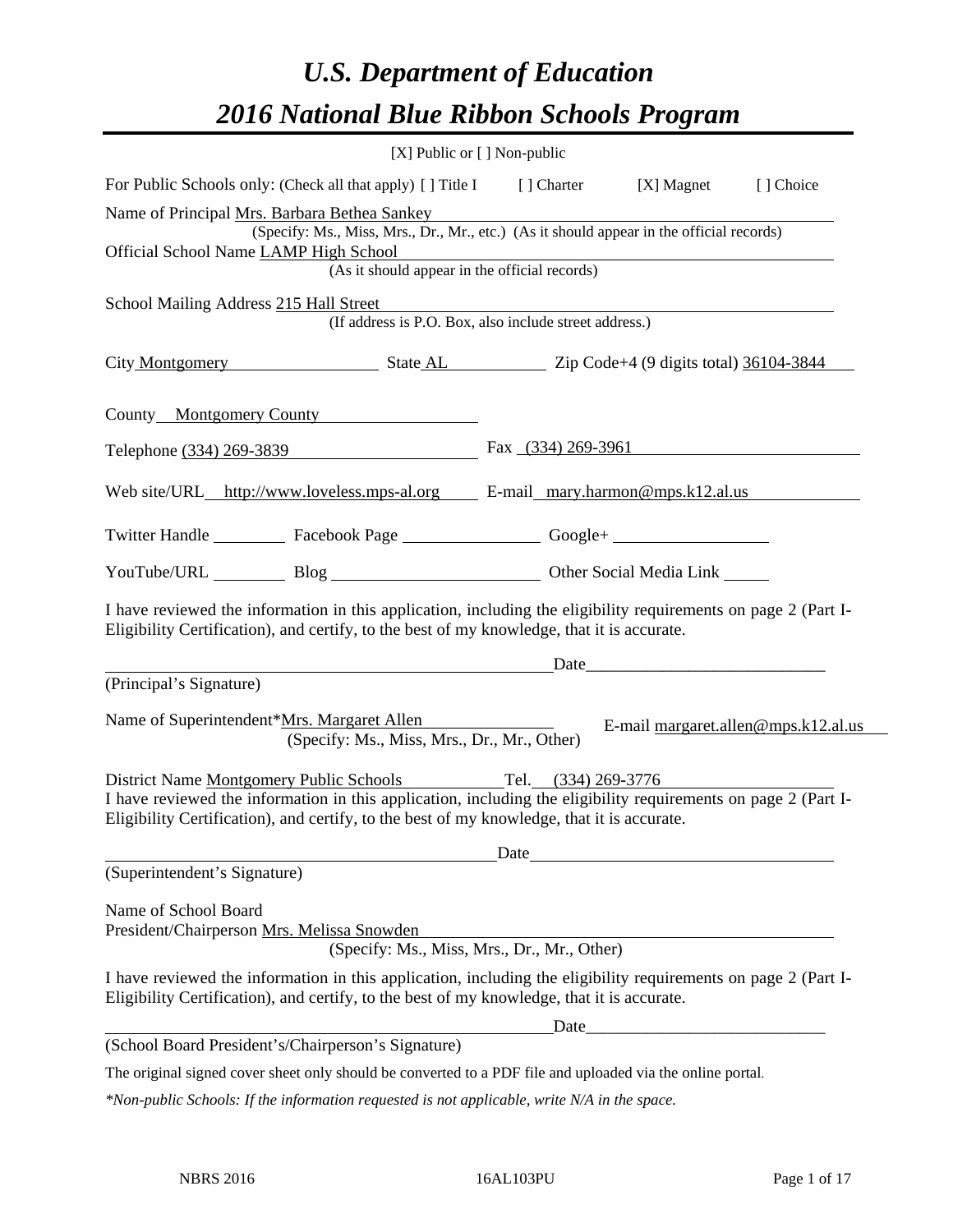The signatures on the first page of this application (cover page) certify that each of the statements below, concerning the school's eligibility and compliance with U.S. Department of Education and National Blue Ribbon Schools requirements, are true and correct.

- 1. The school configuration includes one or more of grades K-12. (Schools on the same campus with one principal, even a K-12 school, must apply as an entire school.)
- 2. The public school has met their state's accountability requirements (i.e., avoided sanctions) in participation, performance in reading (or English language arts) and mathematics, and other academic indicators (i.e., attendance rate and graduation rate) using the most recent accountability results available for the year prior to nomination.
- 3. To meet final eligibility, a public school must meet the state's accountability requirements (i.e., avoided sanctions) in participation, performance in reading (or English language arts) and mathematics, and other academic indicators (i.e., attendance rate and graduation rate) for the year in which they are nominated (2015-2016) and be certified by the state representative. Any status appeals must be resolved at least two weeks before the awards ceremony for the school to receive the award.
- 4. If the school includes grades 7 or higher, the school must have foreign language as a part of its curriculum.
- 5. The school has been in existence for five full years, that is, from at least September 2010 and each tested grade must have been part of the school for the past three years.
- 6. The nominated school has not received the National Blue Ribbon Schools award in the past five years: 2011, 2012, 2013, 2014, or 2015.
- 7. The nominated school has no history of testing irregularities, nor have charges of irregularities been brought against the school at the time of nomination. The U.S. Department of Education reserves the right to disqualify a school's application and/or rescind a school's award if irregularities are later discovered and proven by the state.
- 8. The nominated school or district is not refusing Office of Civil Rights (OCR) access to information necessary to investigate a civil rights complaint or to conduct a district-wide compliance review.
- 9. The OCR has not issued a violation letter of findings to the school district concluding that the nominated school or the district as a whole has violated one or more of the civil rights statutes. A violation letter of findings will not be considered outstanding if OCR has accepted a corrective action plan from the district to remedy the violation.
- 10. The U.S. Department of Justice does not have a pending suit alleging that the nominated school or the school district as a whole has violated one or more of the civil rights statutes or the Constitution's equal protection clause.
- 11. There are no findings of violations of the Individuals with Disabilities Education Act in a U.S. Department of Education monitoring report that apply to the school or school district in question; or if there are such findings, the state or district has corrected, or agreed to correct, the findings.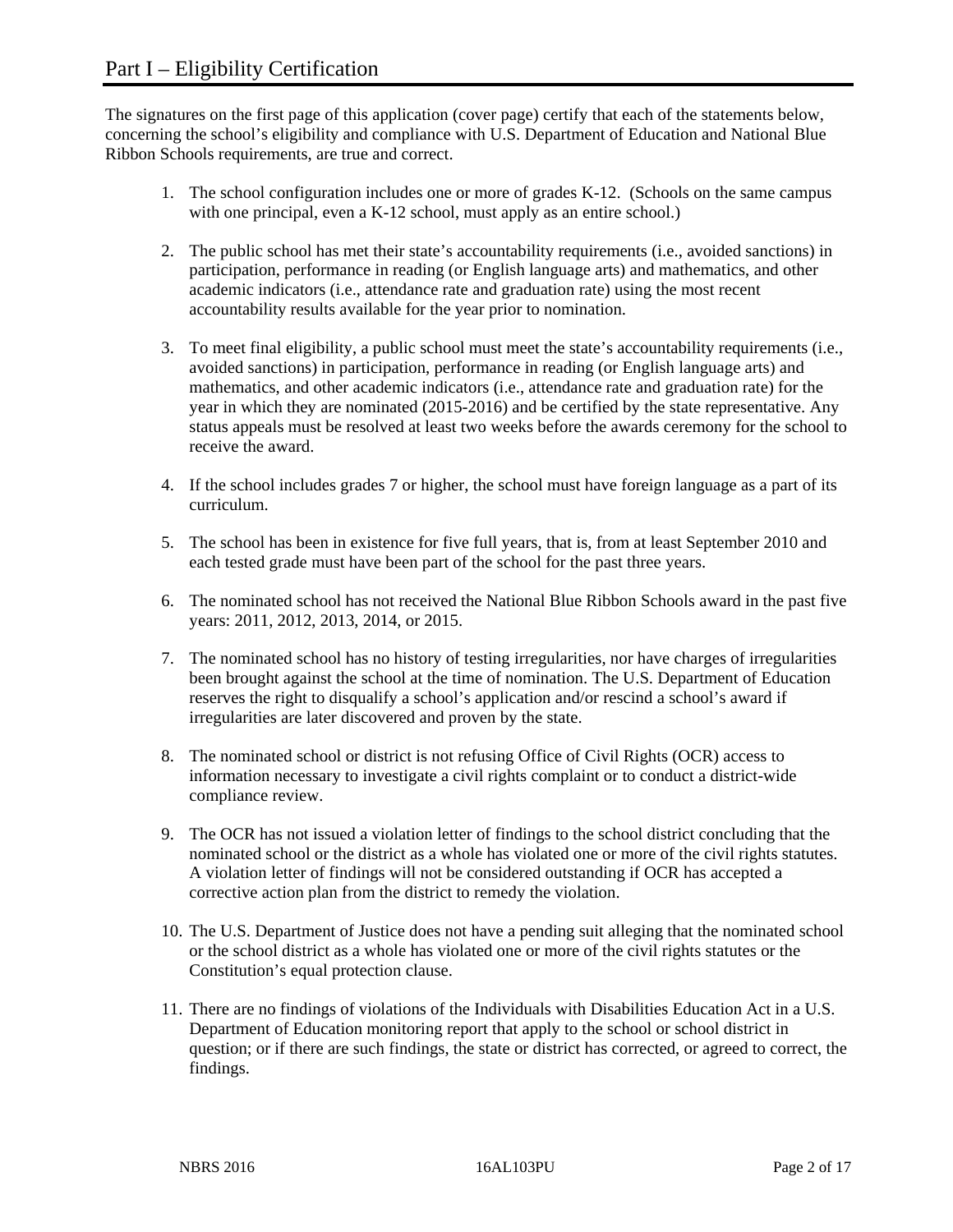# **Data should be provided for the most recent school year (2015-2016) unless otherwise stated.**

# **DISTRICT**

1. Number of schools in the district  $\frac{34}{2}$  Elementary schools (includes K-8) (per district designation): 11 Middle/Junior high schools 8 High schools 0 K-12 schools

53 TOTAL

**SCHOOL** (To be completed by all schools)

2. Category that best describes the area where the school is located:

[X] Urban or large central city

- [ ] Suburban with characteristics typical of an urban area
- [ ] Suburban
- [ ] Small city or town in a rural area
- [ ] Rural
- 3. Number of students as of October 1, 2015 enrolled at each grade level or its equivalent in applying school:

| Grade                           | # of         | # of Females | <b>Grade Total</b> |
|---------------------------------|--------------|--------------|--------------------|
|                                 | <b>Males</b> |              |                    |
| <b>PreK</b>                     | 0            | $\theta$     | 0                  |
| $\mathbf K$                     | 0            | 0            | 0                  |
| $\mathbf{1}$                    | 0            | 0            | 0                  |
| $\boldsymbol{2}$                | 0            | 0            | 0                  |
| 3                               | 0            | $\theta$     | 0                  |
| 4                               | 0            | 0            | 0                  |
| 5                               | 0            | 0            | 0                  |
| 6                               | 0            | 0            | 0                  |
| 7                               | 0            | 0            | 0                  |
| 8                               | 0            | 0            | 0                  |
| 9                               | 58           | 75           | 133                |
| 10                              | 45           | 81           | 126                |
| 11                              | 49           | 67           | 116                |
| 12 or higher                    | 55           | 68           | 123                |
| <b>Total</b><br><b>Students</b> | 207          | 291          | 498                |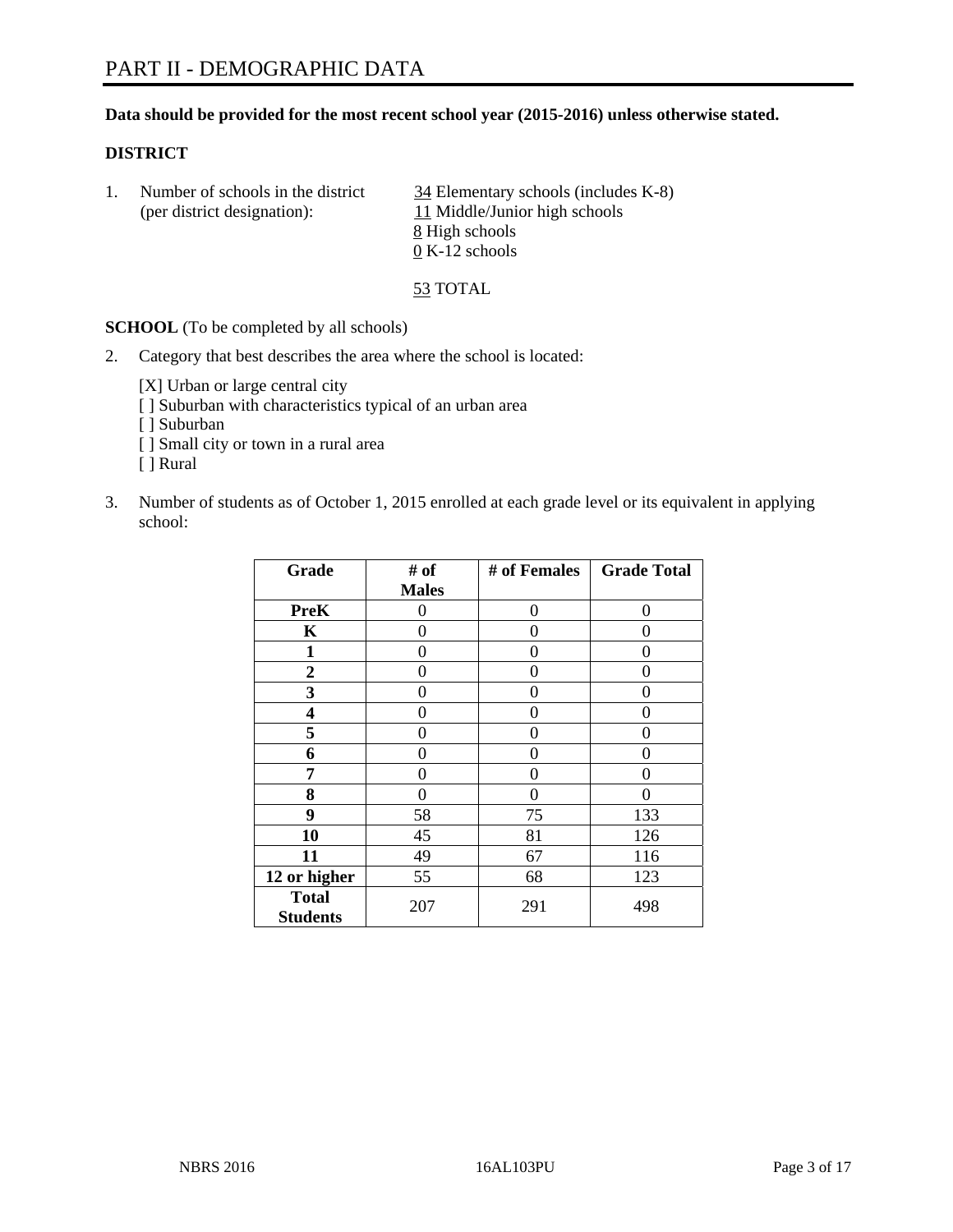the school: 27 % Asian

4. Racial/ethnic composition of  $\qquad 0\%$  American Indian or Alaska Native 26 % Black or African American 1 % Hispanic or Latino 0 % Native Hawaiian or Other Pacific Islander 42 % White 4 % Two or more races **100 % Total** 

(Only these seven standard categories should be used to report the racial/ethnic composition of your school. The Final Guidance on Maintaining, Collecting, and Reporting Racial and Ethnic Data to the U.S. Department of Education published in the October 19, 2007 *Federal Register* provides definitions for each of the seven categories.)

5. Student turnover, or mobility rate, during the 2014 – 2015 school year: 3%

This rate should be calculated using the grid below. The answer to (6) is the mobility rate.

| <b>Steps For Determining Mobility Rate</b>    | Answer |  |
|-----------------------------------------------|--------|--|
| $(1)$ Number of students who transferred to   |        |  |
| the school after October 1, 2014 until the    |        |  |
| end of the 2014-2015 school year              |        |  |
| (2) Number of students who transferred        |        |  |
| from the school after October 1, 2014 until   | 13     |  |
| the end of the 2014-2015 school year          |        |  |
| (3) Total of all transferred students [sum of | 13     |  |
| rows $(1)$ and $(2)$ ]                        |        |  |
| (4) Total number of students in the school as | 488    |  |
| of October 1, 2014                            |        |  |
| $(5)$ Total transferred students in row $(3)$ | 0.027  |  |
| divided by total students in row (4)          |        |  |
| $(6)$ Amount in row $(5)$ multiplied by 100   | 3      |  |

6. English Language Learners (ELL) in the school:  $0\%$ 

0 Total number ELL

 Specify each non-English language represented in the school (separate languages by commas): Mandarin, Spanish, Hindi, Bengali, Arabic, Telugu, Urdu, Korean, Malay/Indonesian, Punjabi, Japanese, Vietnamese, Gujarati, Thai

- 7. Students eligible for free/reduced-priced meals: 5 % Total number students who qualify: 26
- 8. Students receiving special education services: 0 % 0 Total number of students served

Indicate below the number of students with disabilities according to conditions designated in the Individuals with Disabilities Education Act. Do not add additional conditions. It is possible that students may be classified in more than one condition.

| 0 Autism                              | 0 Orthopedic Impairment                       |
|---------------------------------------|-----------------------------------------------|
| 0 Deafness                            | 0 Other Health Impaired                       |
| 0 Deaf-Blindness                      | 0 Specific Learning Disability                |
| 0 Emotional Disturbance               | $\underline{0}$ Speech or Language Impairment |
| 2 Hearing Impairment                  | $\underline{0}$ Traumatic Brain Injury        |
| 0 Mental Retardation                  | 0 Visual Impairment Including Blindness       |
| $\underline{0}$ Multiple Disabilities | <b>0</b> Developmentally Delayed              |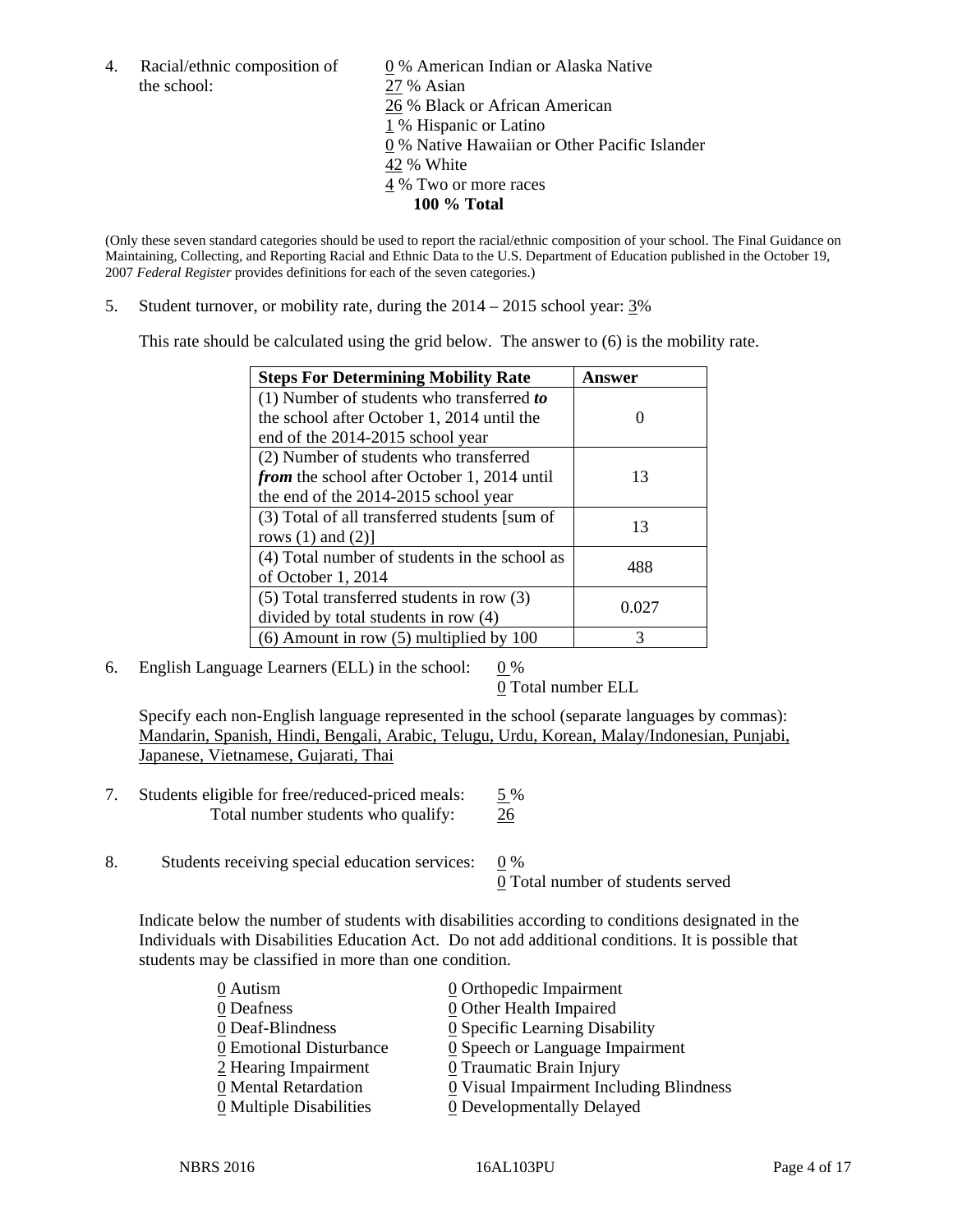- 9. Number of years the principal has been in her/his position at this school:  $1$
- 10. Use Full-Time Equivalents (FTEs), rounded to nearest whole numeral, to indicate the number of school staff in each of the categories below:

|                                       | <b>Number of Staff</b> |
|---------------------------------------|------------------------|
| Administrators                        |                        |
| Classroom teachers                    | 34                     |
| Resource teachers/specialists         |                        |
| e.g., reading, math, science, special |                        |
| education, enrichment, technology,    |                        |
| art, music, physical education, etc.  |                        |
| Paraprofessionals                     |                        |
| Student support personnel             |                        |
| e.g., guidance counselors, behavior   |                        |
| interventionists, mental/physical     |                        |
| health service providers,             |                        |
| psychologists, family engagement      |                        |
| liaisons, career/college attainment   |                        |
| coaches, etc.                         |                        |

- 11. Average student-classroom teacher ratio, that is, the number of students in the school divided by the FTE of classroom teachers, e.g.,  $22:1$  15:1
- 12. Show daily student attendance rates. Only high schools need to supply yearly graduation rates.

| <b>Required Information</b> | 2014-2015 | 2013-2014 | 2012-2013 | 2011-2012 | $2010 - 201$ |
|-----------------------------|-----------|-----------|-----------|-----------|--------------|
| Daily student attendance    | 97%       | 98%       | 98%       | 98%       | 98%          |
| High school graduation rate | 00%       | 00%       | 00%       | 99%       | 99%          |

#### 13. **For high schools only, that is, schools ending in grade 12 or higher.**

Show percentages to indicate the post-secondary status of students who graduated in Spring 2015.

| <b>Post-Secondary Status</b>                  |              |
|-----------------------------------------------|--------------|
| Graduating class size                         | 102          |
| Enrolled in a 4-year college or university    | 100\%        |
| Enrolled in a community college               | 0%           |
| Enrolled in career/technical training program | 0%           |
| Found employment                              | 0%           |
| Joined the military or other public service   | 0%           |
| <b>Other</b>                                  | $\gamma_{0}$ |

14. Indicate whether your school has previously received a National Blue Ribbon Schools award. Yes No X

If yes, select the year in which your school received the award.

15. In a couple of sentences, provide the school's mission or vision statement.

To motivate and challenge students to develop the knowledge and skills to realize their fullest potential as productive citizens and lifelong learners in a global community.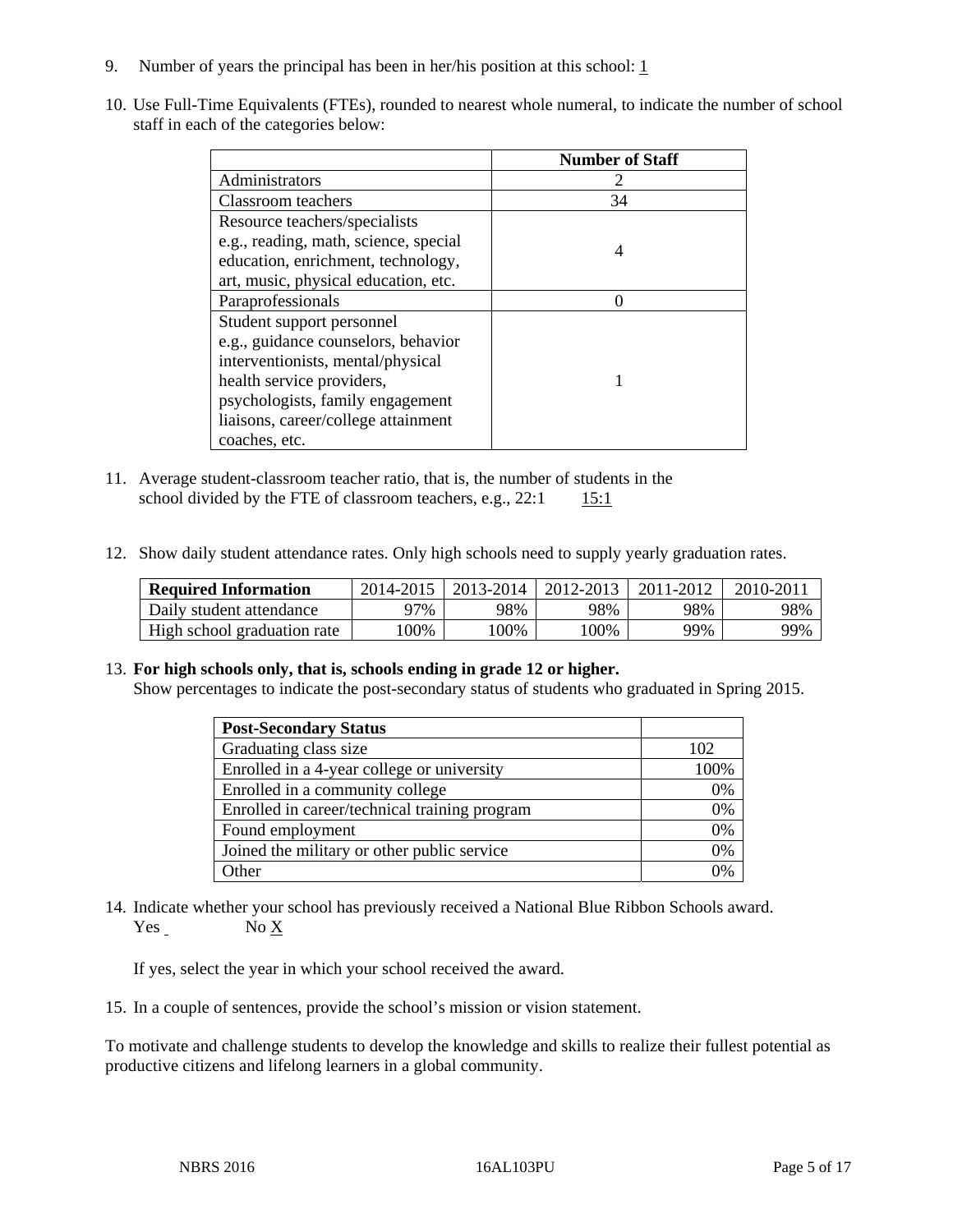16. **For public schools only**, if the school is a magnet, charter, or choice school, explain how students are chosen to attend.

The magnet school application procedures are set forth by the Montgomery County Board of Education and all deadlines are universal for each of the magnet schools in the school system. LAMP applicants must have completed Algebra I prior to the ninth grade. Each applicant must have an unweighted minimum GPA of 3.0 in the core academic subjects for the past three semesters. Evaluation of an official transcript is required for validation of the grades. Students must have an unblemished conduct record. Applicants must complete an orientation process whereby the coursework for the upcoming year is selected. The vast majority of the selected students enter LAMP though the established feeder schools that prepare students for the rigor of a LAMP education. Currently, there are two academic magnet programs at the middle school level that feed directly to LAMP. If there are more positions available after students from the feeder schools are admitted, other eligible applicants will be randomly selected to fill those positions. Likewise, if there are positions available in grades other than the ninth grade, those students are randomly selected.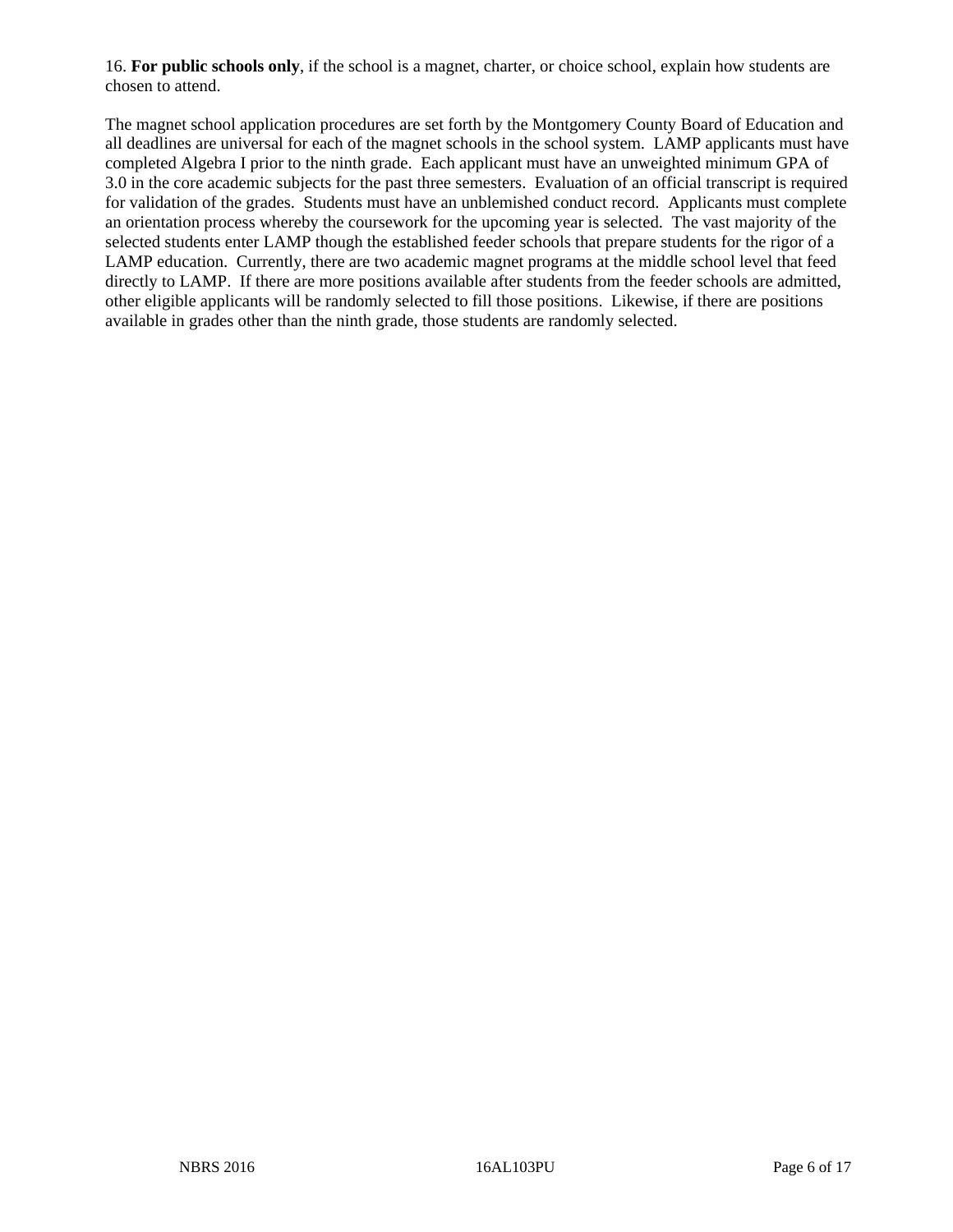# PART III – SUMMARY

LAMP High School is a selective admissions school located near downtown Montgomery, Alabama. The student population, grades 9-12, includes an ethnically diverse cross-section of young people from across the county who apply and are selected based upon grades, test scores, individual interviews and motivation to embrace a challenging college preparatory curriculum.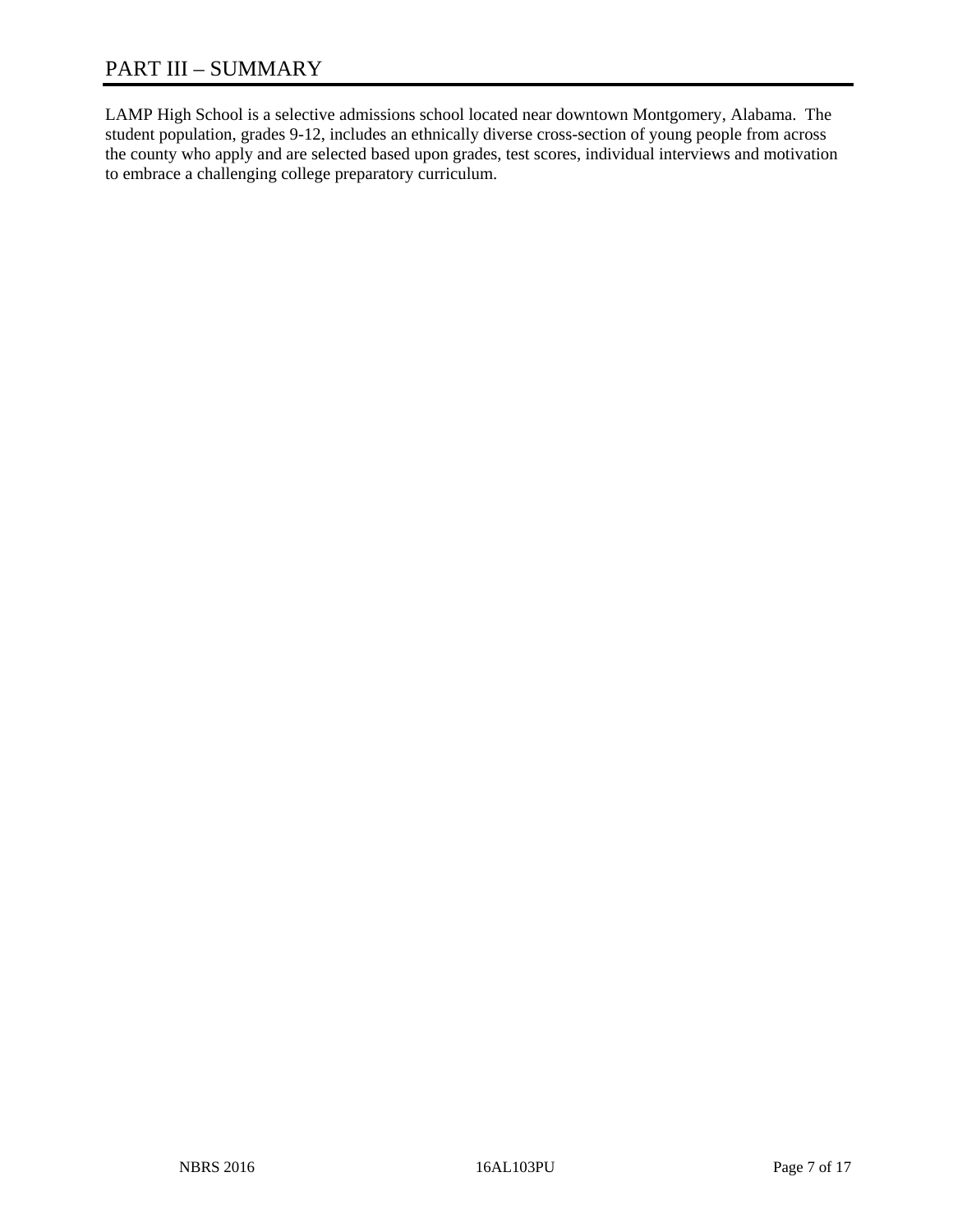interaction with the sponsoring adult clubs in the area enhance the development of the students as good citizens. Likewise, the entire school participates in service days, and the annual class versus class penny drive competition is a fun way for the students to contribute funds to the local United Way.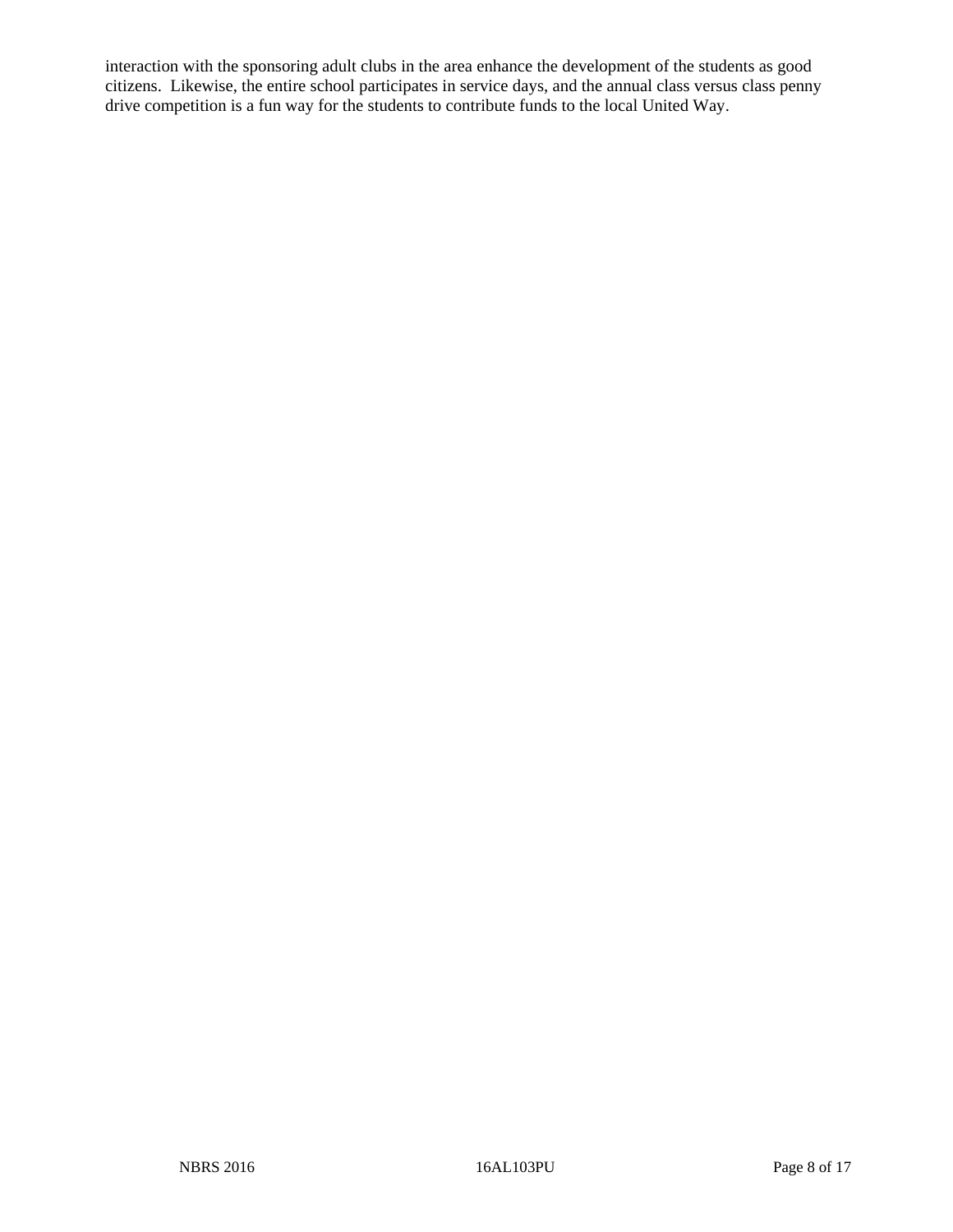# 1. Core Curriculum:

The LAMP High School curriculum is well orchestrated and has been honed to perfection over the years. This does not eliminate change as student needs evolve nor does it eliminate exciting new options for elective studies. The perfecting process takes place perennially and reflects the growing needs and population of LAMP High School. Each teacher follows the Alabama Course of Study as well as the College and Career Readiness Standards for curriculum guides. All LAMP teachers tutor; both scheduled and impromptu. LAMP teachers incorporate standardized test preparation throughout the school year.

Due to a writing intensive curriculum across all subject matter, the fundamental mechanics of writing are developed rigorously during the freshman year. The class includes an introductory vocabulary program and an intensive study of grammar and composition. The literature component focuses on the short story.

The sophomore year includes an expanded study of vocabulary and an in-depth study of writing skills. The course focuses on American Literature through novels, nonfiction, plays, and poetry.

Juniors take Advanced Placement (AP) Language and Composition. Students are engaged in both the study and analysis of nonfiction prose through semantics and through the structural and rhetorical resources. The study of vocabulary intensifies.

AP Literature and Composition is the senior level English course. Students engage in the study and critical analysis of literary works in multiple genres. Students must demonstrate knowledge of the social, cultural, and historical background of the literary works.

Ninth graders are placed in either Geometry or Algebra II with Trigonometry based solely on the completion of the prior year's math course. Instruction in Geometry incorporates projects connecting Geometry to higher level mathematics by developing visual and spatial sense and strong reasoning skills.

Honors Algebra II with Trigonometry uses an inquiry based learning provided by AP. Mastery of the content standards for this course is necessary for student success in high-level mathematics. The use of appropriate technology is encouraged for numerical and graphical investigation that enhance analytical comprehension.

Algebraic, graphical, numerical, and verbal analyses are incorporated in Pre-Calculus as well as an expanded study of polynomial, rational, trigonometric, logarithmic, and exponential functions. Parametric equations, polar relations, vector operations, and conic sections are mastered. Limits are introduced.

AP Calculus AB is designed to encompass studies in elementary, logarithmic, exponential, and trigonometric functions and rational expressions. The emphasis is on intuitive understanding, graphical analysis, and manipulation skills for both differential calculus and integral calculus. The next level is AP Calculus BC. This course expands Calculus AB topics and includes sequences and series, polar functions, and vector functions. Graphing technology will be consistently incorporated throughout both courses.

The ninth and tenth grade science curriculum is ordained to prepare the students for the AP coursework in the upcoming years. Involving laboratory investigations, ninth grade biology consists of a study of plants, animals, and microorganisms as well as ecological concepts that emphasize the interdependence of all living things.

The tenth grade chemistry class is the study of the properties of matter, the changes that occur in the composition of matter, and the energy absorbed or released in these changes. Fundamental principles include atomic theory, periodic table, periodicity and the elements, nomenclature, formula writing, equation balancing, and stoichiometry. Gas laws, mole concept, and the energy of chemical reaction are investigated.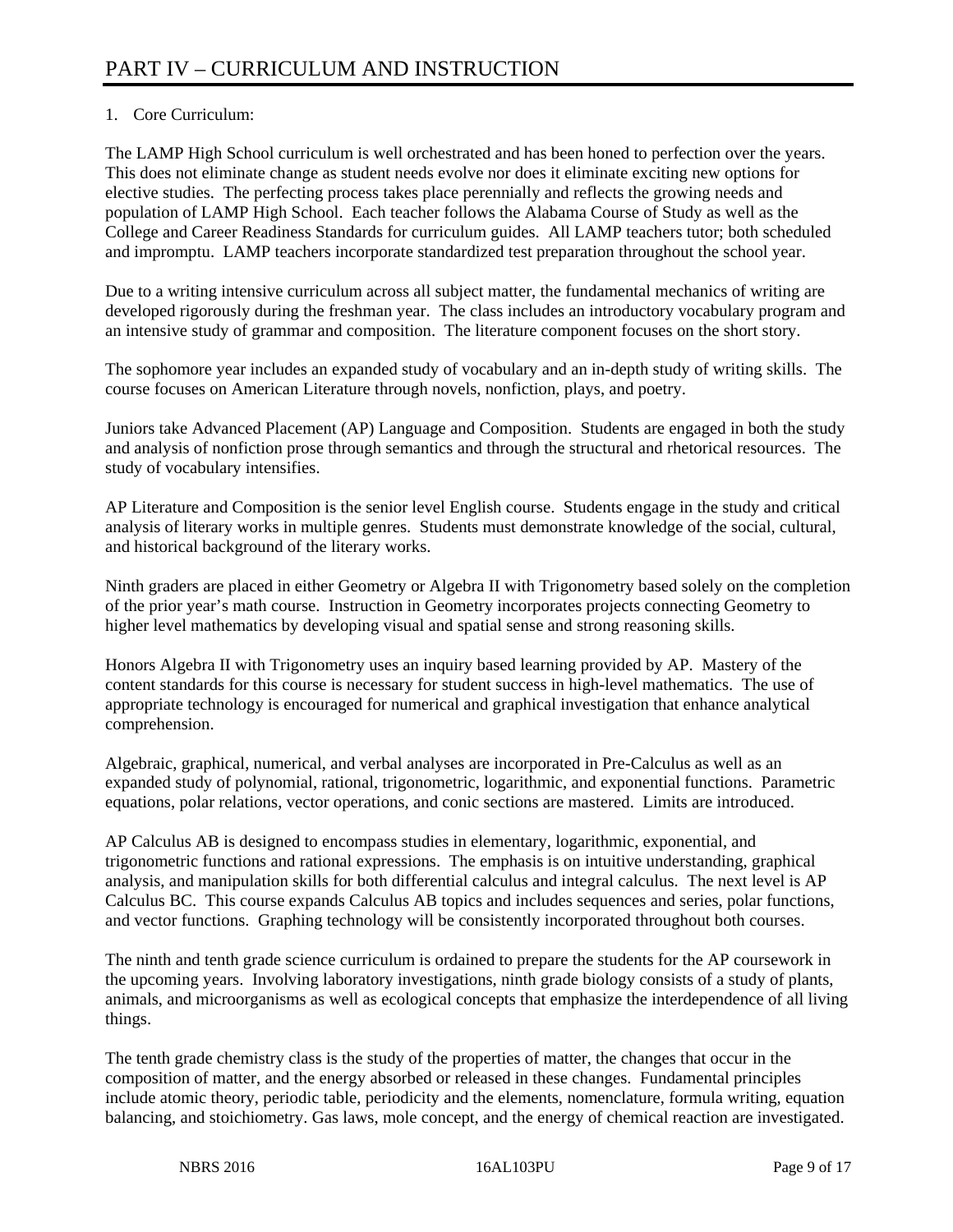Eleventh graders have the choice of one of two AP laboratory based science classes: AP Biology or AP Chemistry.

AP Biology has established goals for the understanding of molecules, cells, genetics, and evolution and an in-depth study of organisms and populations. The course is highly dependent on completion of twelve prescribed inquiry-based laboratory experiments.

AP Chemistry emphasizes chemical calculations, the formulation of mathematical principles, and laboratory activities emphasizing the structure of matter, atomic theory and atomic structure, chemical bonding, and nuclear chemistry. When studying reactions, the students learn reaction types and predictions, stoichiometry, equilibrium, kinetics, and thermodynamics. Students also research reactivity, periodicity, and basic organic chemistry.

As a senior, LAMP students can chose one of the before mentioned lab sciences or they may select AP Physics I and II. These courses are designed to be the equivalent of the first year of college physics.

Physics I provides an in-depth study of the major principles of physics and emphasizes the development of problem-solving abilities, laboratory procedures, and individual and group activities. Work, energy, and power are extensively studied with appropriate labs and demonstrations. Physics II explores more advanced topics such as fluid statics and dynamics and thermodynamics with kinetic theory. Electricity is a major component with emphasis on electrostatics, electrical circuits with capacitors, magnetic fields, and electromagnetism. Lastly, the students study quantum, atomic, and nuclear physics.

For freshman, World History emphases geographic impact, the development of civic knowledge and responsibilities, and emerging economic systems with within a chronological context. Critical thinking and analysis skills are utilized to compare and contrast civilizations. Foundations of historic, geographic, economic, and political principles are emphasized.

As a required course, AP United States History is the first AP class for the sophomores at LAMP. Emphasis is placed on learning experiences in which students utilize analytical skills for in-depth studies of topics in US History. The guidelines for the course are set forth by the College Board.

As juniors, the required social studies class is AP European History. It introduces students to cultural, economic, political, and social development that played a fundamental role in shaping the world. Students will gain the context for understanding the development of contemporary institutions, the role of continuity and change in present-day society and politics.

As seniors, LAMP students take a semester of AP Macroeconomics and AP United States Government and Politics. Modern economic systems and economic theory are studied with emphasis placed upon the American capitalistic system. Democratic ideals and citizenship are enhanced by students' social participation in community activities.

#### 2. Other Curriculum Areas:

A freshman requirement is a semester class entitled Research, Speech, and Debate. There are four components. The study of vocabulary and etymology, the study of work origins and roots, emphasizes decoding skills. These acquired skills complement the intensive preparation for success when taking standardized tests. The research component stresses basic research skills needed throughout the curriculum. The composition component reviews and reinforces basic grammar and paragraph writing.

Ninth graders must also take a computer-based Career Preparedness class. Usage of the KUDER Assessment is advantageous to the students to determine how their strengths and interests can propel them toward a course of study and eventually a career. They learn resume building, letter writing, and other life skills.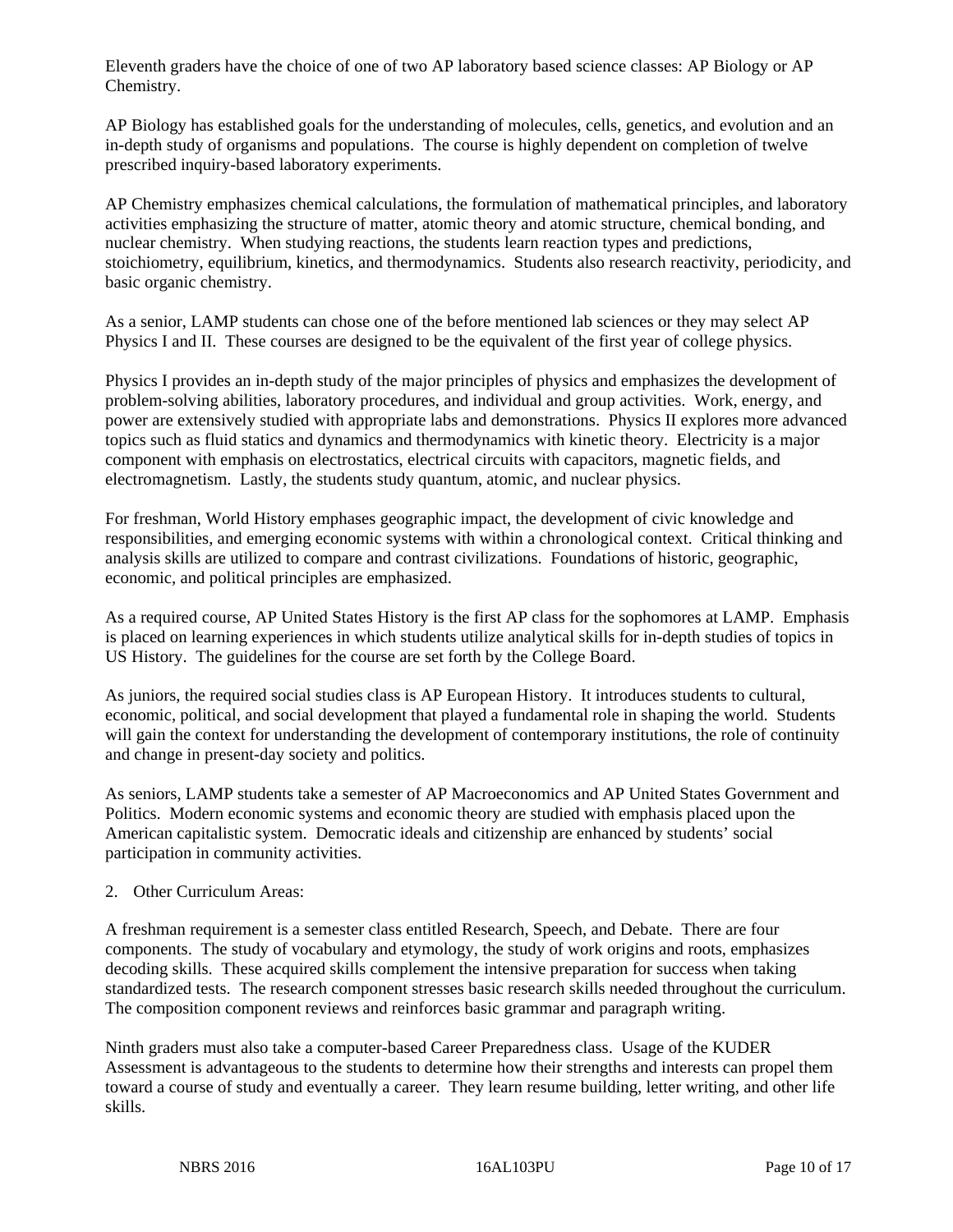Every LAMP graduate must have one full year of physical education. This is designed for ninth graders. Not only do they learn to compete in various sports, but they learn dance techniques and social skills that they will use forever. If older students opt to take PE, they are exposed to techniques in officiating and in coaching young children.

To complement what is learned in PE, the tenth graders take a semester of health covering all aspects of health. They learn hygiene, communicable diseases, effects of tobacco and alcohol, and day to day information such as nutrition, exercise, and proper rest.

Also in tenth grade, art is a requirement. The students learn about the physics of light through an in-depth study of the color wheel. To complement the knowledge gleaned from Geometry, there is a study of perspective. Art students paint portraits from photographs of orphans from different countries. During their study of ceramics, they participate in an Empty Bowls project that supports the local Food Bank.

Every student must have three years of the same foreign language. Each student is encouraged to complete their foreign language studies through the Advanced Placement level. LAMP offers Latin, French, German, Chinese, and Spanish through the AP Level. There are actually two levels of AP Spanish; Spanish Language and Culture and Spanish Literature.

One of the pillars that distinguished LAMP from other high schools in the area was the opportunity our students had to participate in an internship. We call this Field Study. Students are placed in a place of business that they might pursue academically. During the last period of the day they may work in a pharmacy, a hospital, a graphic design studio, an engineering firm, or any place that interests them career wise. This has been a highly successful program.

The LAMP curriculum is highly structured and with the lab science classes being a double period, there are not a lot of opportunities for electives. Therefore, our students select their electives very wisely.

In the past we have offered AP Computer Science. This coming year, we will be on the cutting edge by being one of the first schools in the nation to offer AP Computing Principles. Our students are enthused about the options for studying computers at LAMP.

In order to receive the Advanced Diploma with Honors that LAMP students strive toward, students must study mathematics through AP Calculus AB and possibly BC. However, we offer AP Statistics as an elective. Last year we had fifty eight students who took the course and the AP exam.

Even though we are an academic high school, we have students who are involved in sports. We offer most sport teams with the exception of football. We even have students who play collegiate sports and some who even receive scholarships at Division I colleges and universities.

We also have students who are interested in visual art. Our students can study AP Art History at the Montgomery Museum of Fine Art. They can also take AP 2-D Art at LAMP. The year culminates in an art show and reception that is well attended.

3. Instructional Methods and Interventions:

LAMP is responsible for providing a rigorous and relevant curriculum that is cognitively demanding and challenging to students. It is pertinent for students to apply the essential concepts and skills to real world, complex opened-ended situations. We progressively review the content we offer and how it matches the goals of our school and state standards. Standards are recorded in each of our curricula and all standards are addressed by the time a student graduates. When students successfully meet the challenges at LAMP, their optimal learning has meaning and value in contexts beyond our curriculum.

At LAMP, instruction is modified both in the classroom and through the structure of our programs to differentiate in such a way to ensure every student meets his/her potential. We teach in a seven period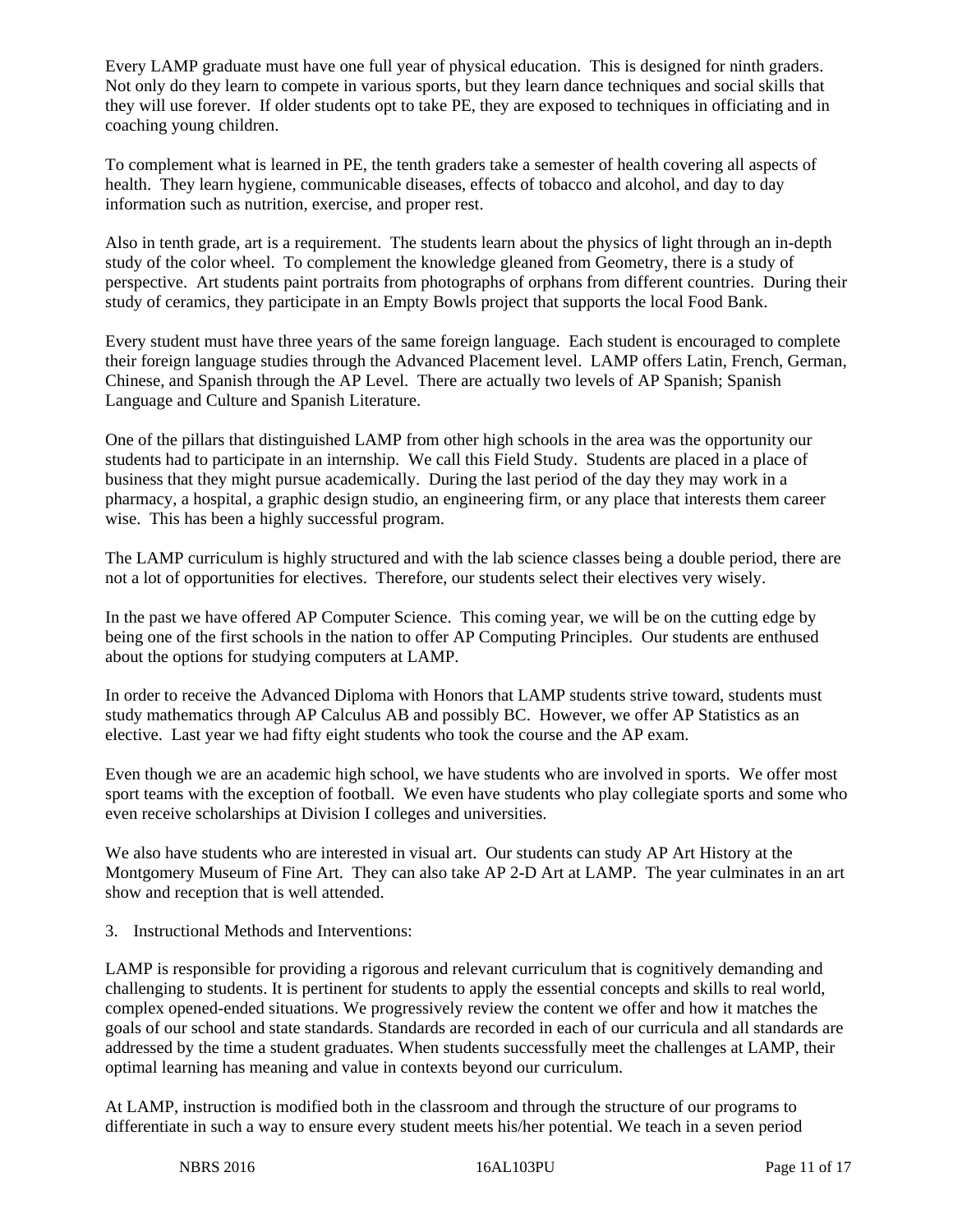schedule, which allows our teachers to plan a variety of activities that address the different learning styles in a fifty minute chunk of time.

Our Response to Intervention (RtI) instructional framework is a well-integrated system connecting gifted and supplemental services in providing high quality, standards-based instruction and intervention that is matched to students' academic and social-emotional needs. The use of this multi-tiered model allows promise in supporting all students at LAMP.

Curriculum documents are structured in units, each of which include; objectives, learning activities, assessments, resources, and pacing. At LAMP, curriculum and instruction drives our coursework. Multimedia resources such as textbooks, the internet and scholarly texts are used to reinforce curriculum content. The curricula are designed to transcend state defined standards, providing the rigor that drives student success.

Strong interdisciplinary connections are made through-out LAMP's curriculum. Elements of instruction regarding critical thinking, problem solving, presentation, communication, and technology skills can be found incessantly throughout our coursework. Additionally, these skills are scaffolded between grade levels so as to prepare students for both what is expected in college and also in the career world beyond.

Teachers are very skilled at planning activities for our high performing student body that allow students to progress at their individual pace. By the implementation of activities which are rich in critical thinking and personal connection opportunities, differentiation is supported. We have two computer labs in our building to which teachers and students have regular access.

Our instructional methods are developed with students' acquisition of essential skills in mind. For example, problem solving and transferable skills are integrated into all components of LAMP students' education.

4. Assessment for Instruction and Learning and Sharing Assessment Results:

The Preliminary SAT National Merit Scholarship Qualifying Test (PSAT/NMSQT) is a standardized test administered to all LAMP students their freshmen, sophomore, and junior year. Used to determine student achievement in math, evidence-based reading, and writing, the test is composed of 52 reading items that measure students' ability to read critically, to think logically, analyze, and evaluate information. The mathematics questions measure students' knowledge and skills in algebraic functions, geometry and measurement, numbers and operations, data analysis, statistics, and probability. The writing section measures student knowledge and skills in grammar, word usage and choice.

All seniors at LAMP are assessed using the ACT WorkKeys. This assessment is research-based and measures foundational work skills required for success across industries and occupations. Based on the scores, students may be eligible to earn a Bronze, Silver, Gold, or Platinum Certificate.

All LAMP sophomores are assessed using the ACT Aspire, which is a standards-based assessment system that measure students' progression in English, reading, writing, mathematics, and science. The assessment links to the ACT College-Career-Readiness Benchmarks and aligns with College-and Career-Ready Standards.

Our school has exceptionally high standards, therefore, we look at the advanced proficiency percentages as an indicator of our success. Since LAMP students are college bound, we look more closely at national standardized test results to help identify our students' strengths and weaknesses. These tests include the ACT, SAT, and AP examinations. Then data is used by teachers to analyze their instruction to improve student learning.

The school profile is updated annually and submitted with college applications, given out at information sessions to prospective students, and posted on our school website. We provide previous class' statistics, including the average SAT and ACT scores in comparison to Alabama and nation-wide.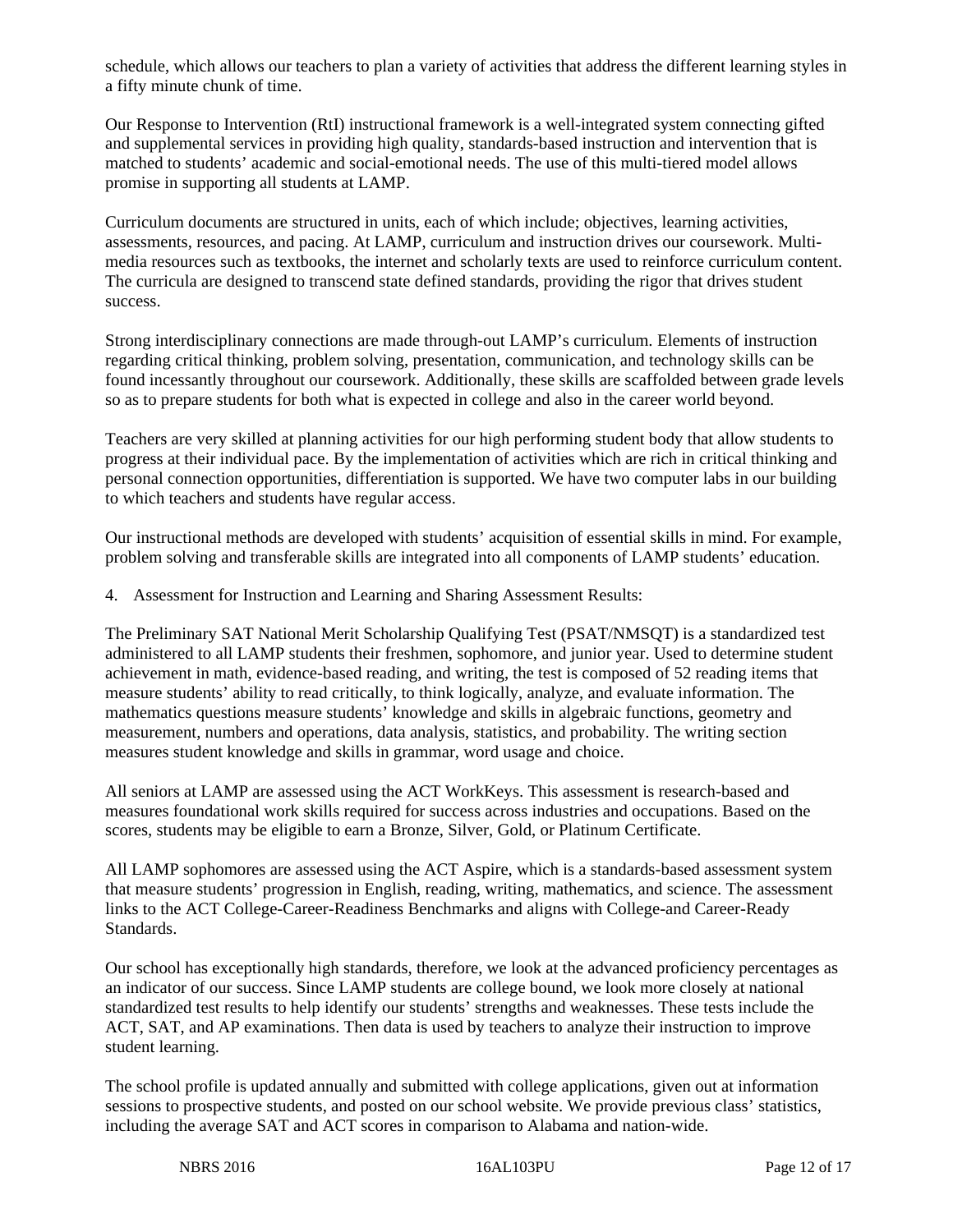LAMP students are recognized at Board of Education meetings for their high achievements and awards based on their performance on standardized tests.

Professional development days are designed for the specific purpose of sharing ideas within the context of expanding the curriculum. Faculty meetings this year have been committed to district discipline related sharing opportunities. In order to analyze our curriculum and assure the integration of the Common Core State Standards, MPS teachers work together to identify lesson plans and activities which address each of the required standards. Effective dialogue both internally and externally assist us in sharing successes and in the integrating of those successes in other programs.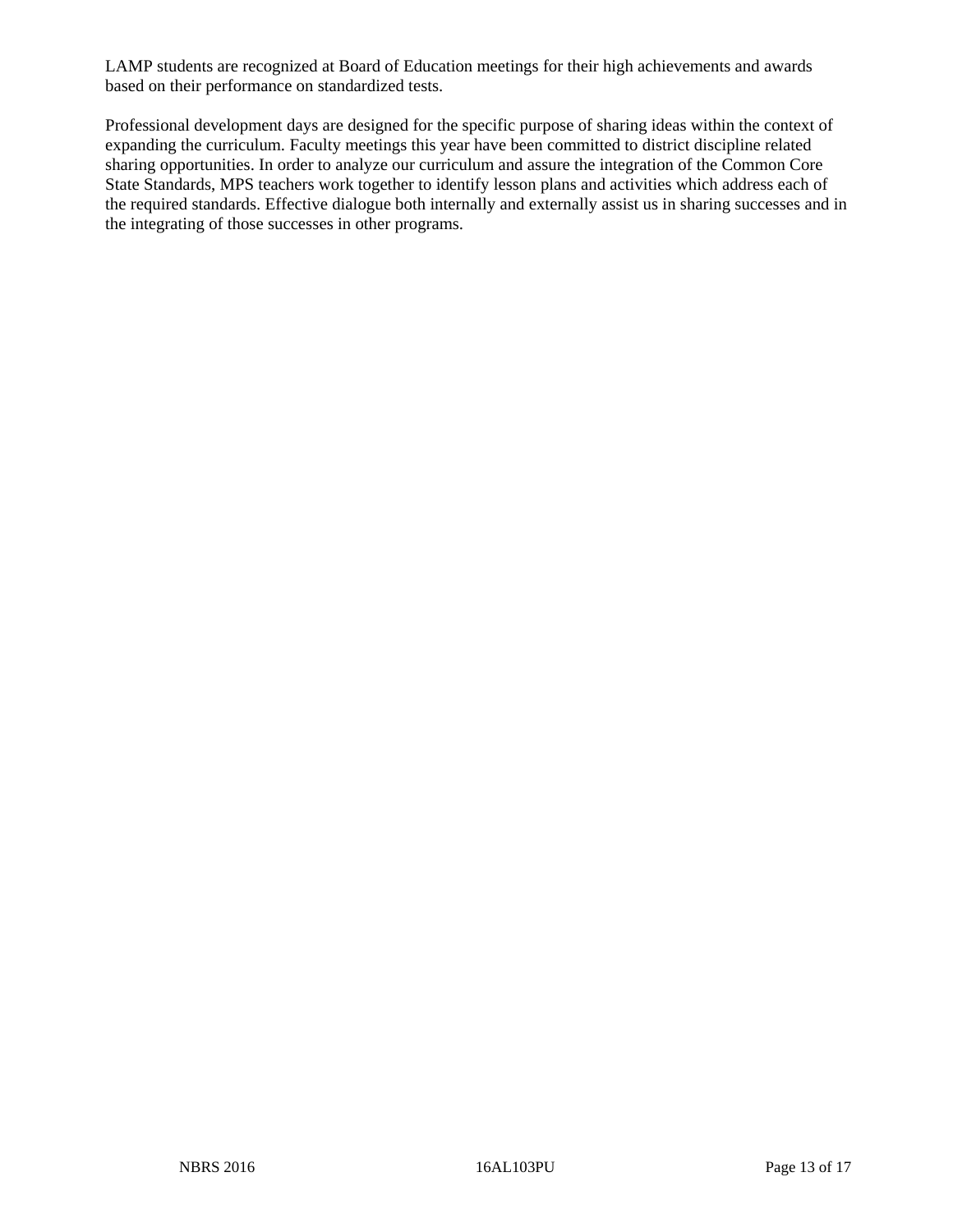# 1. School Climate/Culture:

School climate is a variable concept that involves many aspects of a student's educational experience. Establishing a healthy school climate is an essential element of a safe school plan that foster academic success and positive youth development. It is an expectation at LAMP to promote a school culture that encourages interpersonal and inter-group respect among students and between students and staff. We believe that social and emotional learning helps our students develop fundamental and effective life skills that include recognizing and managing emotions, developing caring and concern for others; establishing positive relationships, making responsible decisions; and handling challenging situations constructively and ethically.

LAMP is quite a unique place. Noting that it has been named the #1 Magnet High School in Alabama and the # 7 Magnet School in the United States, our school nurtures high-end academics but always works to instill strong personal values such as respect, tolerance, and social responsibility. Since our school strives for academic excellence, we have also successfully expanded our Advanced Placement options. We have implemented more history, science, and engineering related electives and have effectively grown our programs to meet the academic needs of our students.

Teachers at LAMP are dedicated to their students, giving their time and effort to make sure that everyone succeeds and reaches their potential. Many faculty members have advanced degrees and constantly seek to attend professional development opportunities. The LAMPLighters has a strong involvement in the lives and success of our students and play an important role in all we do.

LAMP's belief in the importance of community service is displayed in the large variety of volunteer and service opportunities in which our students participate. These values are fortified when academic and social education extends beyond the classroom through meaningful and diverse student activities. The combination of classroom and extracurricular experience allows our students to gain not only subject specific knowledge but also the zeal to become lifelong learners.

Extracurricular activities allow our students to participate in a wide range of social activities and, most importantly, they bond and create a positive, caring atmosphere. Such opportunities, in correspondence with a comprehensive guidance program of prevention and intervention, we provide our students with the experiences, strategies and skills, and support they need to flourish. We understand that a positive school climate is critically related to LAMP's success.

Highly valued by the administration, the students, and their parents, LAMP teachers are constantly validated in their profession. LAMPLighters use their monetary resources to supplement many in-class activities that requires the teacher purchasing equipment or supplies. They generously pay for teachers to participate in summer institutes in their fields of study. This highest level of parental backing and funding allows LAMP teachers the joy and privilege of noteworthy teaching.

It is the little things that matter. On many occasions, there are bags of candy in each teacher's mailbox. Frequently there are doughnuts or baked goods in the lounge that were provided by LAMP families. Every teacher has a drawer full of thank-you notes that have been written by the students. And during college breaks, our halls are replete with students returning to see their former teachers to thank them for the foundation that they gave them in their respective subject areas.

Decisions effecting the school are made collaboratively by the faculty. As an example as to how the faculty works cohesively, the entire staff met with architectural firms in the design of a new physical facility for LAMP. Initially, a representative team was formulated and then the information was presented to the faculty. Afterward, each person had a chance to meet with the architects and voice their input and concerns.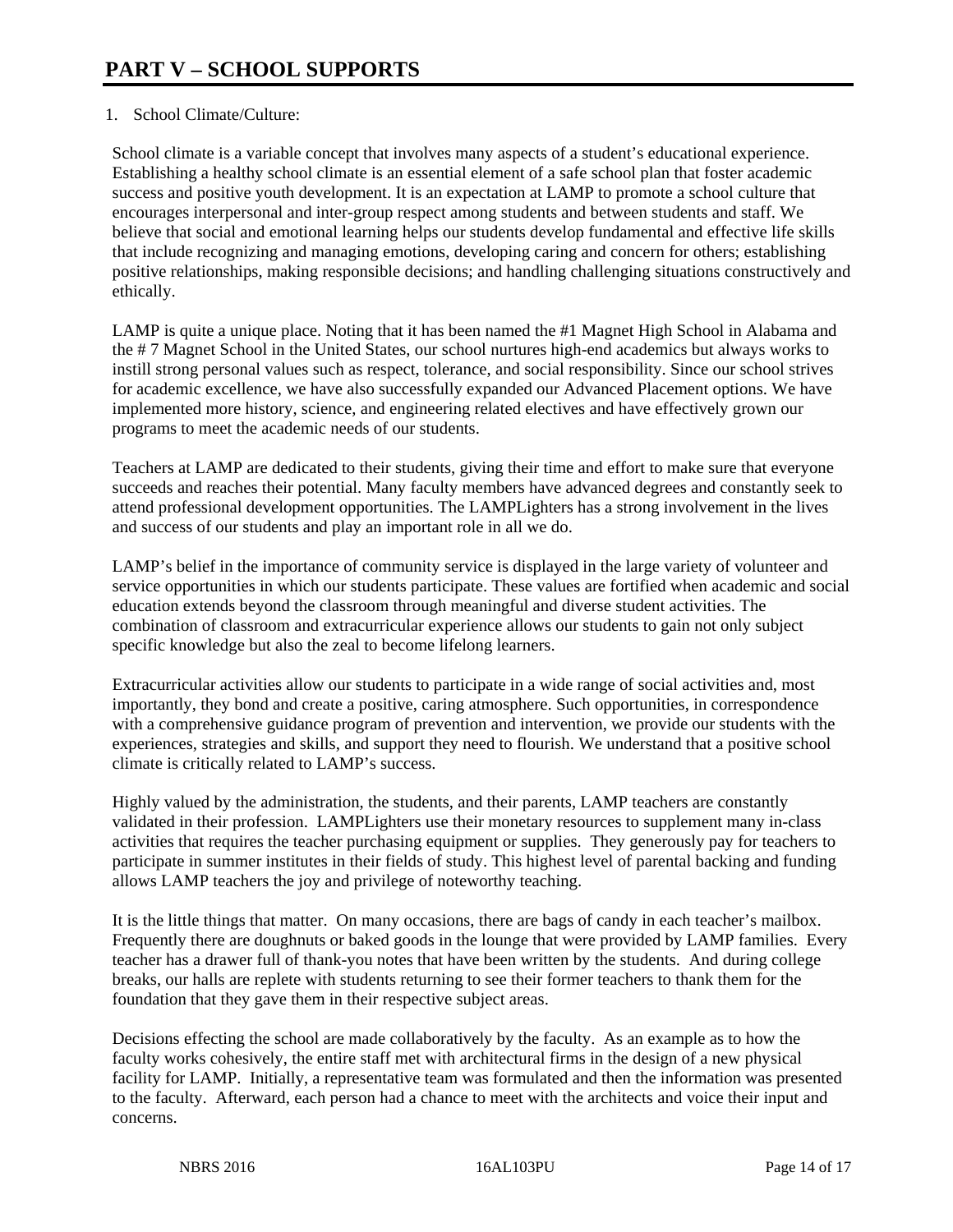Professional development at LAMP has great meaning. The principal insures that there is a great understanding of local, state, and federal policies concerning all aspects of education and working with students. LAMP teachers are highly effective and have been asked to speak publicly concerning education issues.

2. Engaging Families and Community:

At LAMP, we understand that the involvement of parents and families in their children's education is critical to student's academic success. Some of our best practices at LAMP includes creating a welcoming school environment, providing families information related to their child's academic performance and creating a supportive learning environment; establishing effective school-to-home and home-to-school communication, strengthening families' knowledge and skills to support and extend their children's learning at home and in the community; engaging families in school planning, leadership and meaningful volunteer opportunities, and overall connecting students and families to community resources that strengthen and support student's learning and well-being.

LAMP has a parent association, LAMPLighters, that is active and an invaluable support for our programs. Providing volunteers and funding for various events such as the Homecoming Dance and trips, this organization is a solid foundation to the academic and social aspect of our school.

LAMPLighters arrange events that consistently reinforce the importance of communication and reflection in our growth process. For example, LAMPLighters host many events where the superintendent and the principal answer parent questions and discuss important challenges in our school and curriculum.

At Open House, LAMPLighters welcome families, sell spirit wear, and serve refreshments. The Parent Association also provides funding for student enrichment experiences such as Advanced Placement study sessions and extracurricular programs.

LAMP's internship program is another example of how we work within the community for both student success and school improvement. This experience provides relevant learning opportunities for students by expanding the educational and corporate worlds beyond our campus. Utilizing our partnerships, we create opportunities for our interns to gain on the job experience, as well as apply the knowledge acquired in their service at LAMP.

# 3. Professional Development:

Since the Advanced Placement (AP) curriculum is the foundation of LAMP, we understand the importance of providing teachers the most innovative and effective professional development possible. Our teachers are trained by the AP professionals that provide the best tools and techniques for helping our students acquire the skills needed to excel in AP classrooms. At workshops, our teachers are able to review course outlines, content-related handouts, student samples, and scoring guidelines. These workshops focus on enlightening our teachers on learning specific pedagogical techniques and content specific strategies that can be incorporated in the classroom. For example, teachers are able to align instruction with the goals of the AP courses, identify the skills and knowledge the exam will assess; determine the tasks and materials for which students may need more preparation, draft a syllabus that meets the curricular requirements for the course; and understand how to make equitable access a guiding principle in designing instruction.

The empowerment of LAMP's professional development program drives the growth plan which supports our high student achievement. School improvement is generated from a professional development team. Dialogue is consistent among the faculty and professional development team in order to gather information which identifies growth areas. An Action Plan for development is created based upon the information and is reevaluated every year.

Our Action Plan aligns with several of our Middle Schools academic goals. Efforts for both are coordinated and LAMP is able to proceed successfully. Examples of focus areas include cross curricular writing, problem solving, and critical- thinking.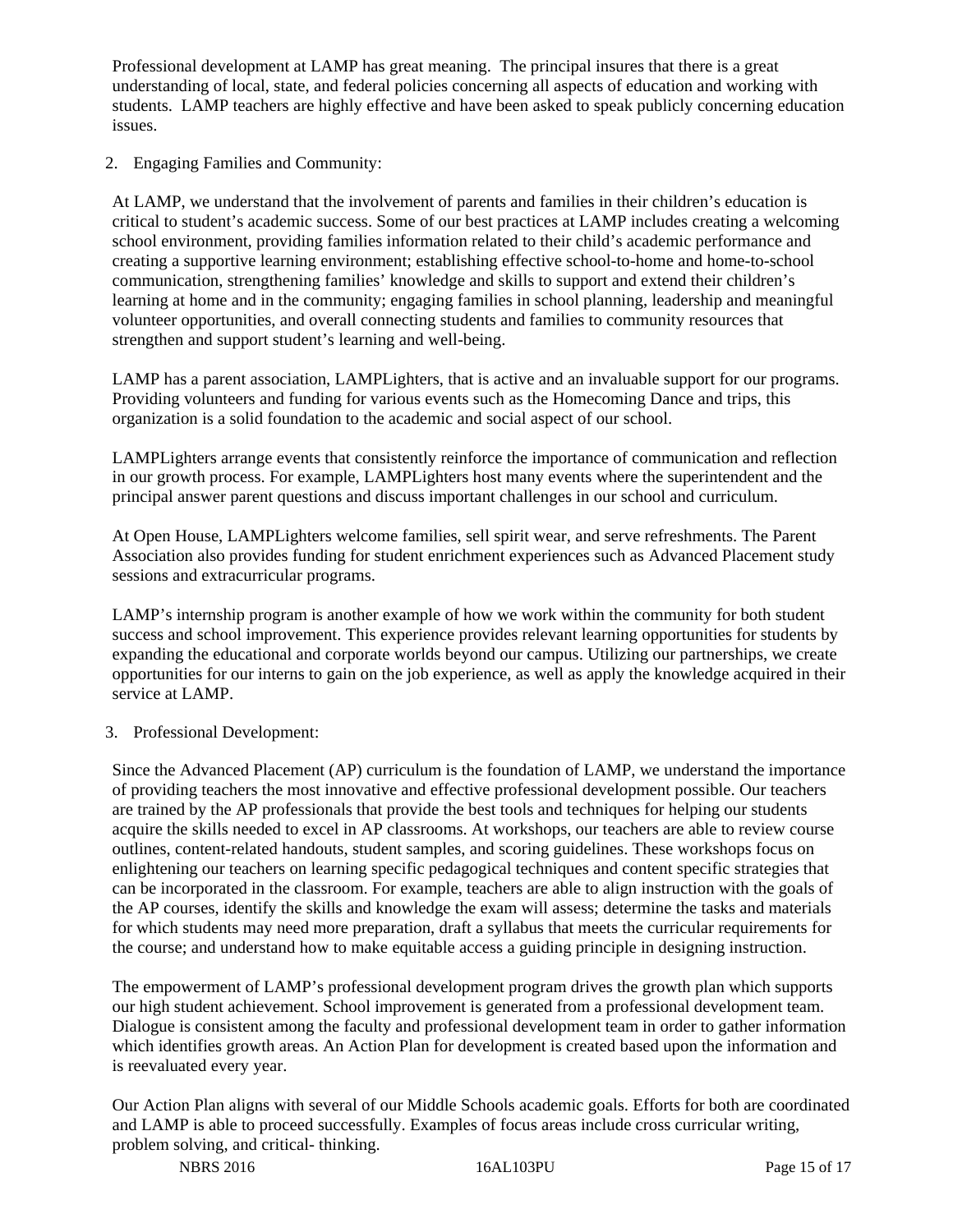Our faculty members have the opportunity to meet with their department frequently to discuss areas of instructional improvement and create a plan to drive achievement of those goals. Teachers use a variety of factors such as student problem solving and writing samples to guide the creation of strategies to support student growth.

There are many district professional development opportunities offered to teachers. Chalkable STI Professional Development software was implemented to assist teachers in keeping track of their hours, while also involving administrators as a support to teacher growth.

# 4. School Leadership:

The School Leadership Team (SLT) at LAMP consists of two administrators, two administrative staff members, five department leaders, and a counselor. The goal of this group is to develop school-based educational policies, and ensure that resources are aligned to implement those policies. This team assists in the evaluation and assessment of our school's educational programs and their effects on student achievement.

LAMP's leadership philosophy is team oriented and focused on promoting the development of positive relationships among administrators, faculty and staff, parents, students, and stakeholders. We embrace diversity and respect one another which mirror the values of lifelong learning, encouraging academic excellence, and personal and professional growth.

Our SLT play an important role in creating a structure for school-based decision making, and shaping the path to a collaborative school culture. They are responsible for the hiring and firing of school staff, but most importantly, they provide an annual assessment to the community district and superintendent regarding the principal's record of developing an effective, shared decision-making relationship with the SLT members during the year.